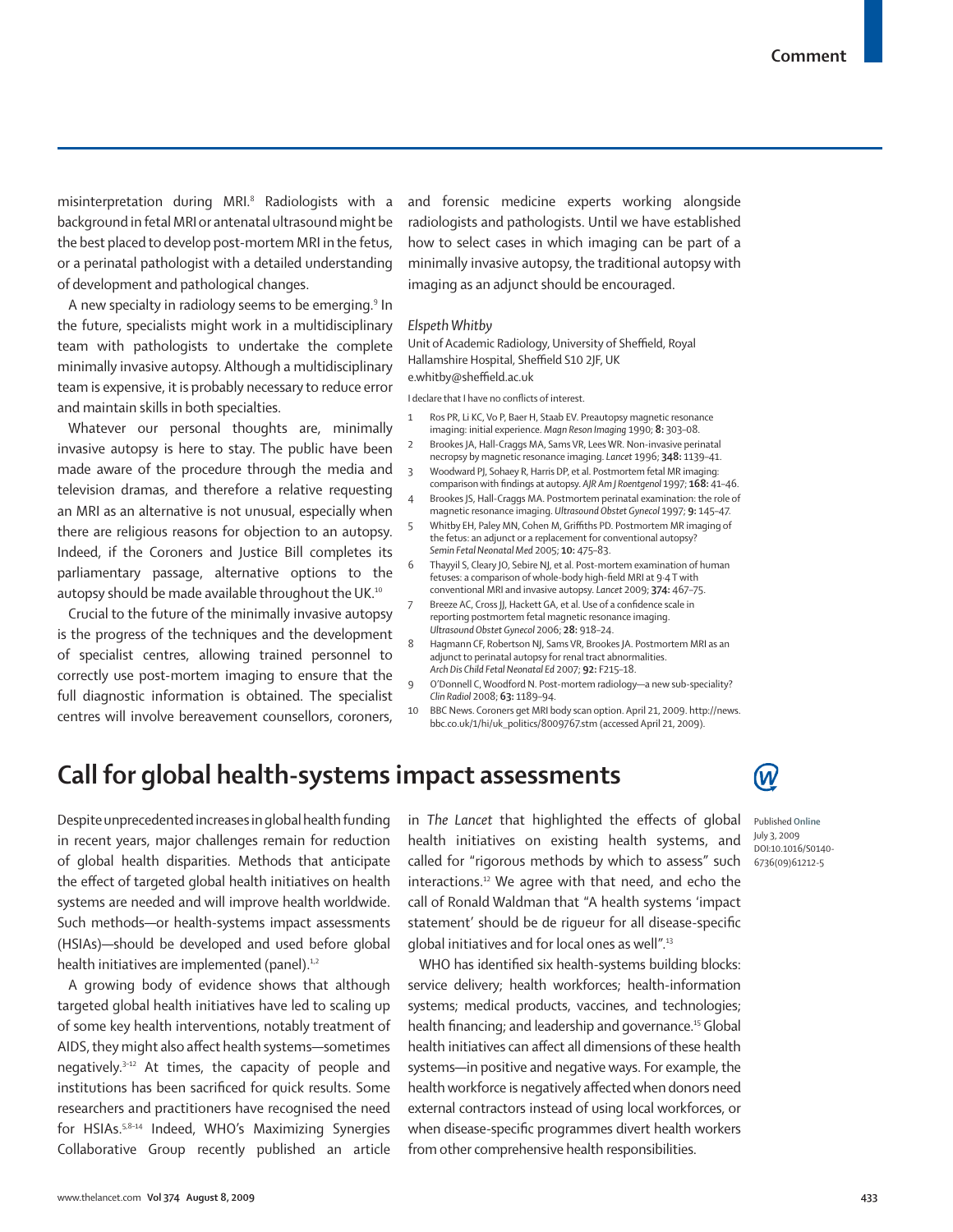#### *Panel:* **Health-systems impact assessments (HSIAs)—call for action**

#### Sign onto the call<sup>1</sup> at: http://ghsia.wordpress.com/sign-onto-the-call-for-ghsias

Those engaged in global health should hold governments and other affiliated organisations accountable for the effect of global health activities on existing health systems

WHO should:

- take the lead in development and dissemination of HSIAs that can be used by all groups associated with global health
- include prominent section for development and dissemination of HSIAs on their website

All donors, led by major donors such as the Bill & Melinda Gates Foundation, the US President's Emergency Plan for AIDS Relief, the Global Fund to Fight AIDS, Tuberculosis and Malaria, and the World Bank should:

- require that all global health initiatives and programmes that they fund take into account the effect on the existing health systems
- fund activities to develop and implement effective evidence-based HSIAs

Government leaders and ministry of health personnel, particularly in developing countries, should assess and document effect of global health initiatives and programmes on their existing health system, irrespective of who funds the programme

Academic institutions and researchers should prioritise research for development of HSIAs that are evidence-based and take into account local realities

Non-governmental organisations and staff who participate in humanitarian work should:

- participate in development of and sign onto codes of conduct, such as the NGO Code of Conduct<sup>2</sup>
- take into account effect of their programmes on existing health system
- work with academic and other institutions to develop HSIAs that are appropriate to their specific situation

The Alliance for Health Policy and Systems Research, the Health Systems Action Network, the Countdown Working Group on Health Policy and Health Systems, the International Health Impact Assessment Consortium, the Institute for Health Metrics and Evaluation, and others involved in health systems advocacy and research should:

- support development of HSIAs and indicators that are evidence-based, easy to use, and appropriate to the implementing organisation's capacity and situation
- collaborate to establish a website where methods and expertise in the conduct of HSIAs are displayed

The methodological challenges that face those who attempt to predict the effect of programmes on health systems are complex. Noteworthy contributions have been made in recent years that will assist in development of an evidence-based approach. Some impact assessments already exist across social sectors—most notably environmental impact assessments. Health-impact assessments anticipate the health effects of proposals from sectors outside health,16 whereas health-system assessments review the various components of health systems. The health-system-assessment community has developed an approach that might be useful for development of indicators and methods for HSIAs, and WHO recently introduced the draft version of a toolkit to assist in monitoring health-systems strengthening.17,18

We are aware of two published frameworks that anticipate the outcome of health programmes on health systems. In 2003, Bennett and co-workers<sup>19</sup> predicted the possible effects of the Global Fund to Fight AIDS, Tuberculosis and Malaria on the broader health system. According to recent reports, $3,10-12$  many of their predictions were correct. Atun and co-workers' toolkit<sup>14</sup> to analyse the wider health-system context in diseasespecific programmes has been used in various settings. These HSIA frameworks include or suggest indicators such as the diversion of health workers, strengthening of laboratory capacity, and financing arrangements. These and other indicators will need to be validated and updated as we learn more about the ways in which global health initiatives affect health systems.

This call brings with it the risk of too much analysis. Different degrees of depth and rigour in HSIAs are needed, depending on the project. Local participation should be solicited to ensure that assessments are relevant and effective. Indeed, the development of HSIAs should strengthen local health systems. Although HSIAs have not yet been developed rigorously as a widely accepted evidence-based method, global health organisations should not wait for their development before thinking about the effect of their activity on future health systems. Development and use of HSIAs should take place in tandem.

Use of HSIAs will often need a change in philosophy and approach. Every organisation that is planning a health intervention in a developing country will need to give thought to the long-term implications of its actions. Activities should be viewed in the context of improvement of health rather than being focused on short-term indicators or a few specific diseases. HSIAs should be used by all who participate in global health, including volunteers with small non-governmental organisations, researchers, and large donors.

Without HSIAs, initiatives targeted at specific diseases will probably, at best, continue to duplicate efforts within health systems and divert personnel and resources; or, at worst, erode long-term capacity. Although initiatives often focus on and publicise short-term goals, these interim markers should not obscure long-term objectives. The aim of WHO, ministries of health, clinicians, public health promoters, and others who are connected with global health is, simply, better health. The long-term improvements in health that we seek will be reached only